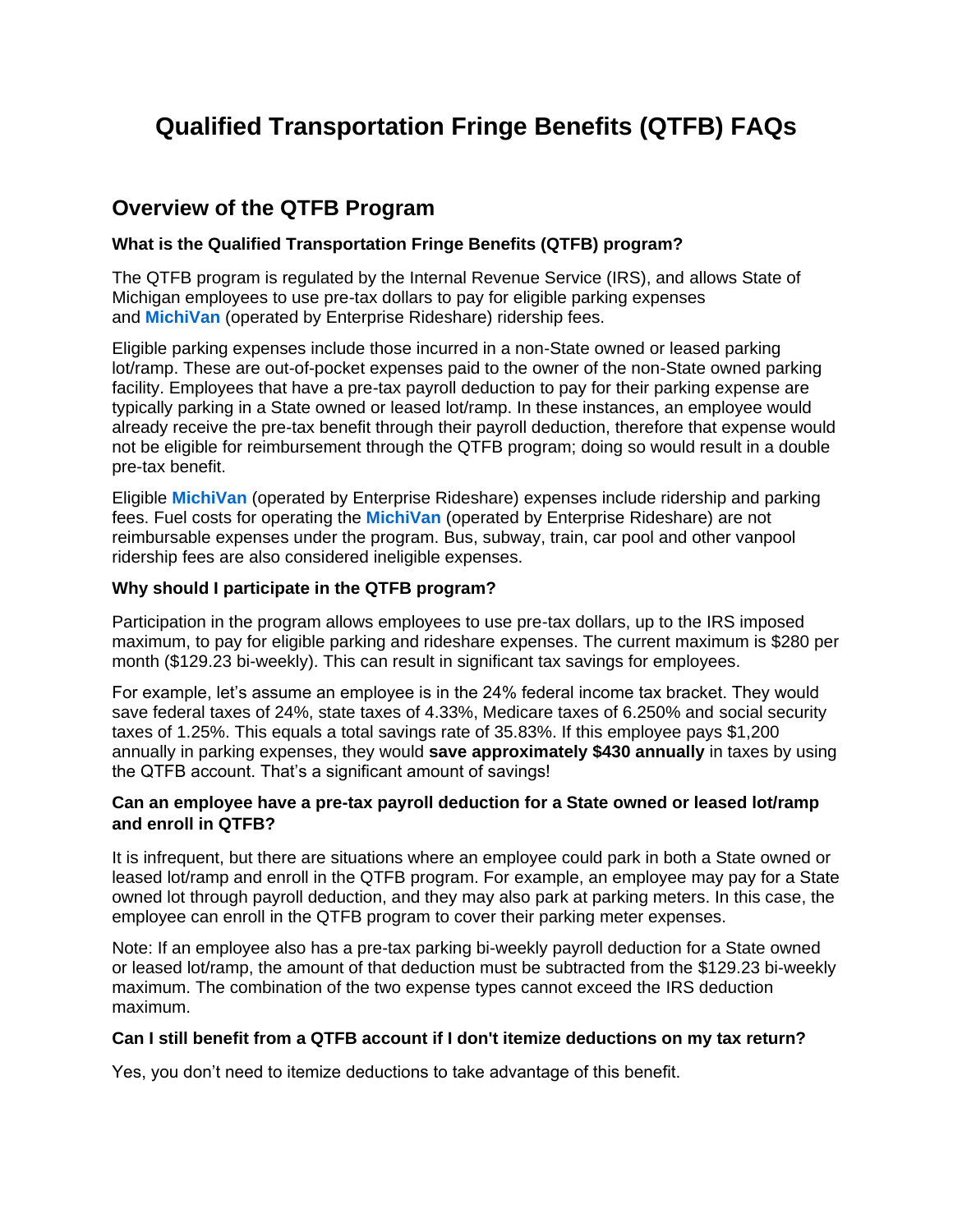## **Can I also deduct the expenses on my tax return that I submitted for reimbursement under QTFB?**

No. You cannot claim a deduction on your tax return for expenses you received reimbursement for through a QTFB account. That would result in a double tax benefit, which is not allowed by the IRS.

## **What are eligible QTFB expenses?**

The following expenses are eligible:

- Parking costs incurred in a non-State owned or leased lot/ramp
- Metered parking
- **[MichiVan](http://www.mi.gov/mdot/0,4616,7-151-9615_11228-166587--,00.html)** (operated by Enterprise Rideshare) ridership fees
- **[MichiVan](http://www.mi.gov/mdot/0,4616,7-151-9615_11228-166587--,00.html)** (operated by Enterprise Rideshare) parking space fees

## **What are some examples of ineligible QTFB expenses?**

QTFB accounts cannot be used for:

- Pre-tax parking in a State owned or leased lot/ramp (typically payroll deducted)
- Parking tickets or fines
- Transportation and/or parking expenses incurred while not at work
- Transportation methods, such as bus, subway, or train
- Vanpool fuel costs
- Other vanpools (non-**[MichiVan](http://www.mi.gov/mdot/0,4616,7-151-9615_11228-166587--,00.html)** (operated by Enterprise Rideshare))
- Costs that can be reimbursed through travel reimbursement
- Carpooling with a neighbor
- Transportation and/or parking expenses to attend leisure events
- Travel expenses incurred by your spouse and/or dependents
- Commuter and toll fees
- Mileage and gas expenses associated with going to and from work

## **Enrolling in QTFB**

### **How do I enroll in QTFB?**

By following any one of the methods below:

- **Phone**: MI HR Service Center 877-766-6447
	- $\circ$  Monday–Friday, 8:00 a.m.–5:00 p.m.
- **Online**: [HR Self-Service](http://www.michigan.gov/selfserv)
	- o Log in
	- o Select Benefits
	- o Select Qualified Transportation
	- o Select Enroll, Change or Stop

### **When does my QTFB enrollment take effect?**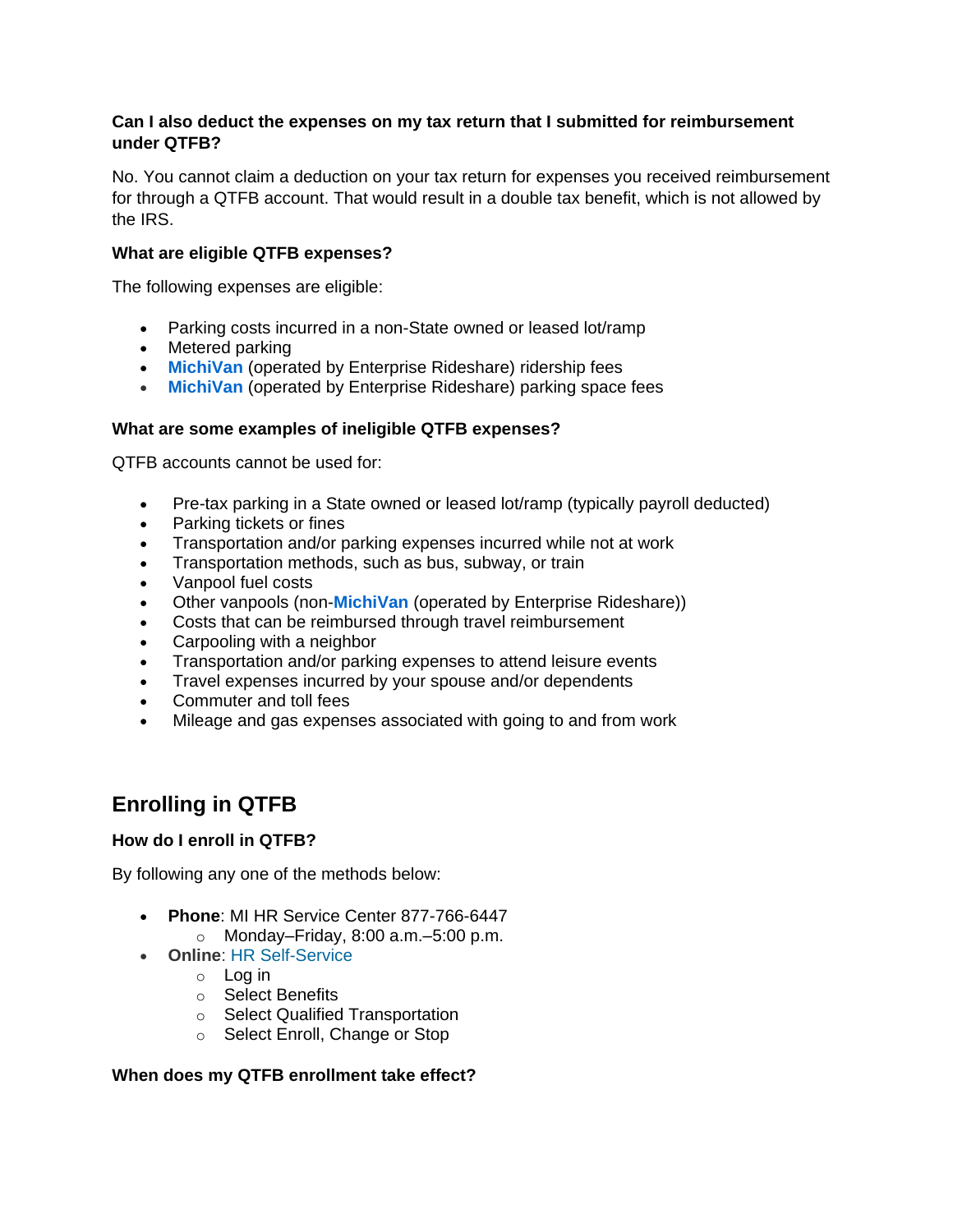You can enroll in the QTFB program at any time during the year. Enrollments must be future dated and will take effect the first day of the month in which you choose (up to 6 months in advance).

For example, an enrollment made during the month of May would take effect June 1, unless you select a later month to start the deduction.

## **How will the QTFB deduction appear on my pay warrant?**

The QTFB payroll deduction will appear on your earnings statement as QUALIFIED TRANSPORTATION FR BN.

## **Funding the QTFB Account through Payroll Deductions**

## **How is my QTFB account funded and how much money can I contribute on a pre-tax basis?**

Your QTFB account is funded through bi-weekly payroll deductions. The deductions are made on a pre-tax basis, meaning they are not taxed. Therefore, your taxable income is reduced by the amount of the contribution, which lessens the amount of taxes taken out of your paycheck each pay period.

Effective January 1, 2019 enrollees may contribute a maximum of \$280 per month (\$129.23 biweekly) to be used towards a combination of parking expenses and **[MichiVan](http://www.mi.gov/mdot/0,4616,7-151-9615_11228-166587--,00.html)** (operated by Enterprise Rideshare) eligible expenses. This amount is subject to change based on IRS regulation.

Note: Pre-tax deductions reduce the amount of compensation that is considered for Social Security purposes. This means that your Social Security benefits could be decreased slightly because of the decreased amount of compensation

### **How should I calculate my bi-weekly deduction amount?**

It is your responsibility to calculate and determine your appropriate bi-weekly contribution based on your monthly parking or **[MichiVan](http://www.mi.gov/mdot/0,4616,7-151-9615_11228-166587--,00.html)** (operated by Enterprise Rideshare) eligible expenses. In accordance with IRS rules, funds contributed in a subsequent month cannot be used to cover costs incurred in earlier months.

For example, if you submit a claim for April in the amount of \$40, and you have only contributed \$30 to your account by the end of April, you will only receive a partial reimbursement of \$30. In that situation you may want to increase your bi-weekly deduction to accommodate your typical monthly incurred costs, as funds contributed in May cannot be used to make up the shortfall in April. It's important you contribute the full amount of your needed parking costs for each month during the two pay periods\* that occur each month.

*There are 26 pay periods in a year, which means there are two months in which 3 deductions are withheld. Therefore, you would have 2 extra pay periods worth of contributions in your account after one year. It is recommended that you review and modify your deduction annually, if necessary, to keep your account balance and actual costs in alignment.*

**Note**: Available funds carry over to the following month. If your expenses were less than expected in a given month, the remaining balance can be used for *future* expense reimbursement.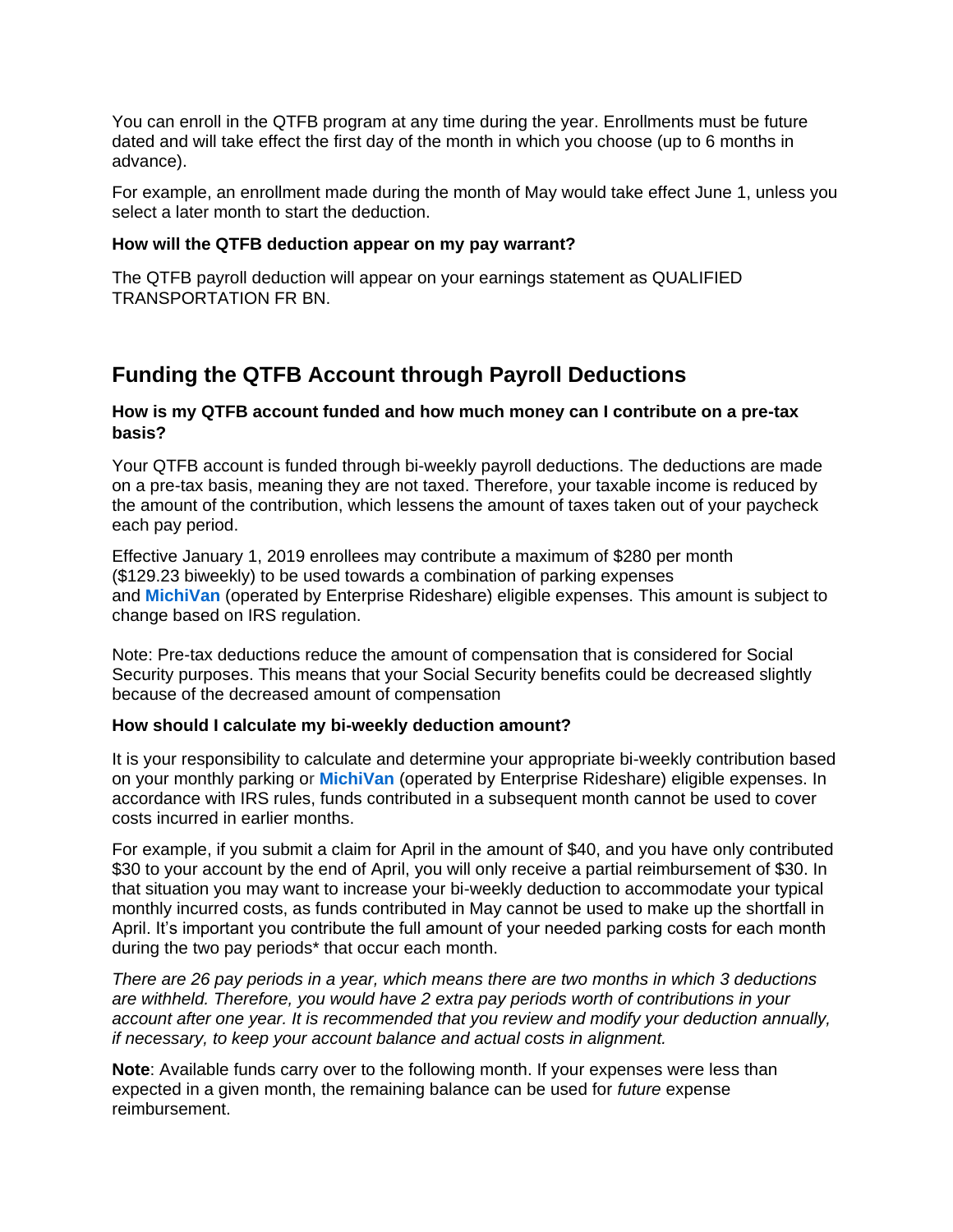## **Can I change my QTFB deduction amount during the year?**

You can make changes to your QTFB deduction at any time throughout the year. To make a change, login to your [HR Self-Service account,](https://www.michigan.gov/mdcs/0,4614,7-147-64549---,00.html) select Benefits, Qualified Transportation, then Enroll, Change or Stop from the left menu then follow the on-screen instructions. You may also call the MI HR Service Center at 517-241-5892.

Changes will be effective the first day of the following month that you make the change unless you elect a later date, and cannot be retroactive. For example, changes made during the month of May would take effect June 1 unless you select a later month.

If you no longer wish to participate in the plan, you must stop your QTFB deduction at the end of a future pay period in which you choose. You will have 7 pay periods to either restart the deduction or claim the account balance. Otherwise, the account balance will be forfeited per IRS regulations.

## **Do my QTFB deductions automatically stop at the end of the year?**

No, your QTFB deductions do not stop at the end of the year. They automatically roll over from year to year.

## **Where can I view my QTFB deduction history and current deduction amount?**

You can view your QTFB deduction history through your [HR Self-Service](https://www.michigan.gov/mdcs/0,4614,7-147-64549---,00.html) account. Once you login, select the Benefits menu item, Qualified Transportation, then Reimbursement Claim(s). Scroll down the screen and you will see a tab labeled "Historical Contributions". This tab will display your bi-weekly deductions since your enrollment in the program began.

## **Submitting Claims for Reimbursement through QTFB**

## **When are QTFB funds available for reimbursement?**

QTFB funds are available for claim reimbursement once they have been deducted from your paycheck and approved as an eligible expense with substantiating documentation. Expenses incurred prior to the first QTFB payroll deduction cannot be claimed.

## **How do I submit claims and receipts for QTFB reimbursement?**

### **Electronic Submission**

- 1. Log-in to [HR Self-Service.](https://www.michigan.gov/mdcs/0,4614,7-147-64549---,00.html) From the left menu select Benefits, Qualified Transportation, then Reimbursement Claim(s).
- 2. Scroll down to the section that allows you to enter your Expense Type, Claim Month, and Amount (Number of Days Parked only applies to meter parking). **Note**: A separate claim is required for each month and expense type.
- 3. Select the Submit button at the bottom of the page once you've entered a claim for each month and expense type for which you're seeking reimbursement. You will automatically receive an emailed confirmation statement if you have an email address listed in HR Self-Service. You will also have the option to print the confirmation statement from the next screen.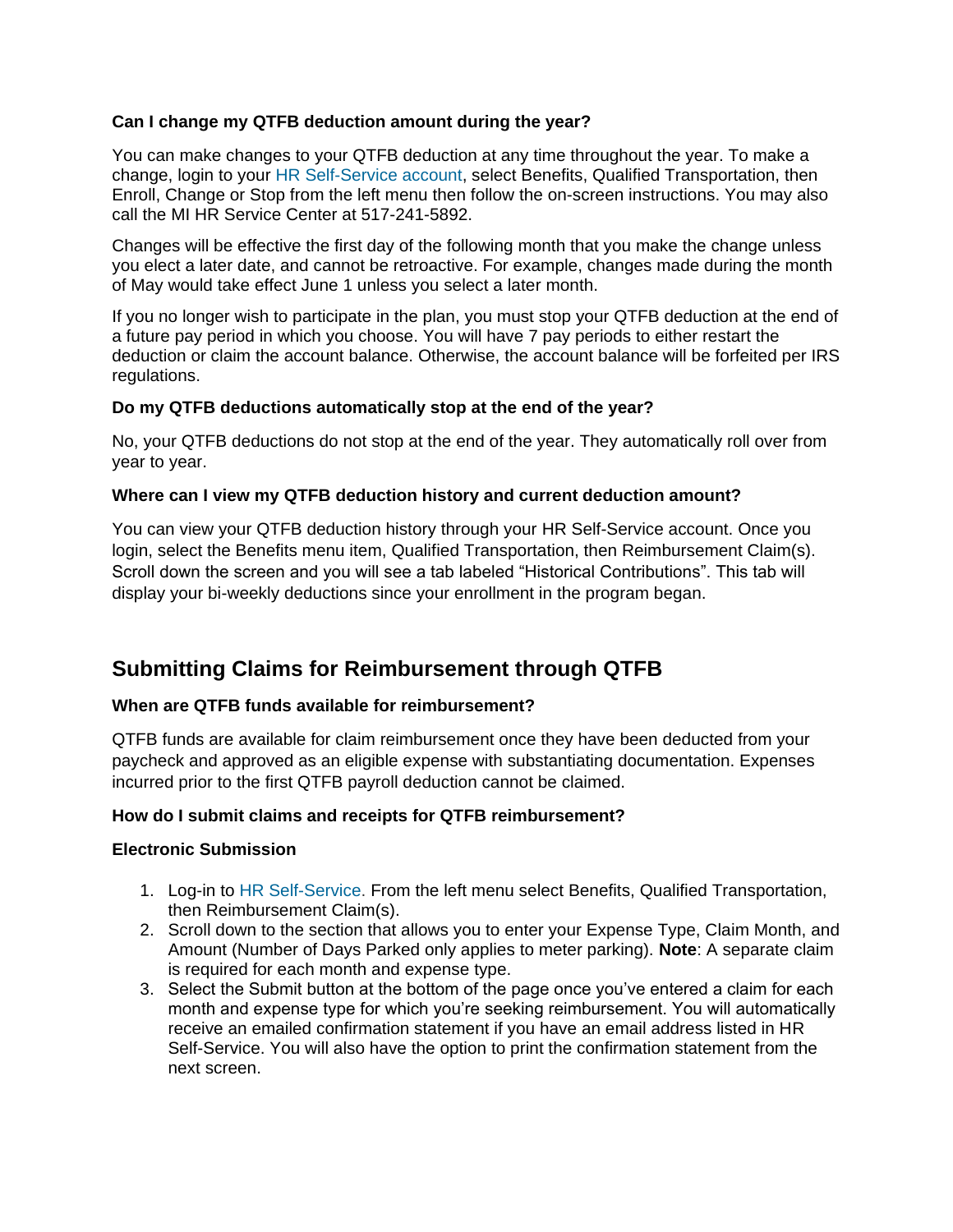- 4. You will be directed to the Reimbursement Confirmation Screen where you may upload documentation for each claim submitted. To upload documentation, check the check box then select upload documentation.
- 5. Select Browse, attach documents and select Upload.
- 6. Review documents, then select Submit Documentation.

**Note:** If you must provide receipts at a later date, log-in to your HR Self-Service account, go to the Benefits Tab, select Qualified Transportation, then Reimbursement Claim(s). Next, select the Pending Claims Tab, and repeat the above steps.

## **Other Ways to Submit**

- Submit a copy of the [QTFB Reimbursement Claim form \(CS-1779\)](https://www.michigan.gov/documents/mdcs/QTFB_Reimbursement_Claim_Form_419872_7.pdf) along with your substantiating documentation (e.g., receipts), by one of the methods listed below:
	- o **Fax**: 517-284-0078
	- o **US Mail**: Employee Benefits Division, P.O. Box 30002, Lansing, MI 48909
	- o **Email**: [MCSC-EBD@michigan.gov](mailto:MCSC-EBD@michigan.gov)
		- **Note:** When providing receipts via email, you must include the claim month(s) and year.

## **What documentation is required to substantiate my QTFB expenses?**

Substantiating documentation includes any of the following:

- 1. Receipts or invoices from the vendor that reflect the payment has been made
- 2. Credit card statements
- 3. Bank statements

The documentation should include all items listed below:

- 1. Vendor name
- 2. Employee's first and last name
- 3. Dollar amount being claimed and amount paid
- 4. Payment date and date(s) of service or the claim month

## **Note:**

- 1. You may be required to provide additional supporting documentation in order to substantiate your claim.
- 2. Electronically copying line item transaction details from a credit card or bank statement onto a single sheet of paper is not sufficient. A copy of the page from the credit card or bank statement showing the transaction must be submitted. It is acceptable if you black out other details on the statement that do not pertain to the claim.

### **How will I receive reimbursement for my QTFB expenses?**

Reimbursements for approved QTFB expenses are processed through the State's payroll system and included as additional income in your pay warrant and will appear as "REIMBURSE QLFD TRN FRN BN." These funds are not taxable, even though they appear on your pay warrant.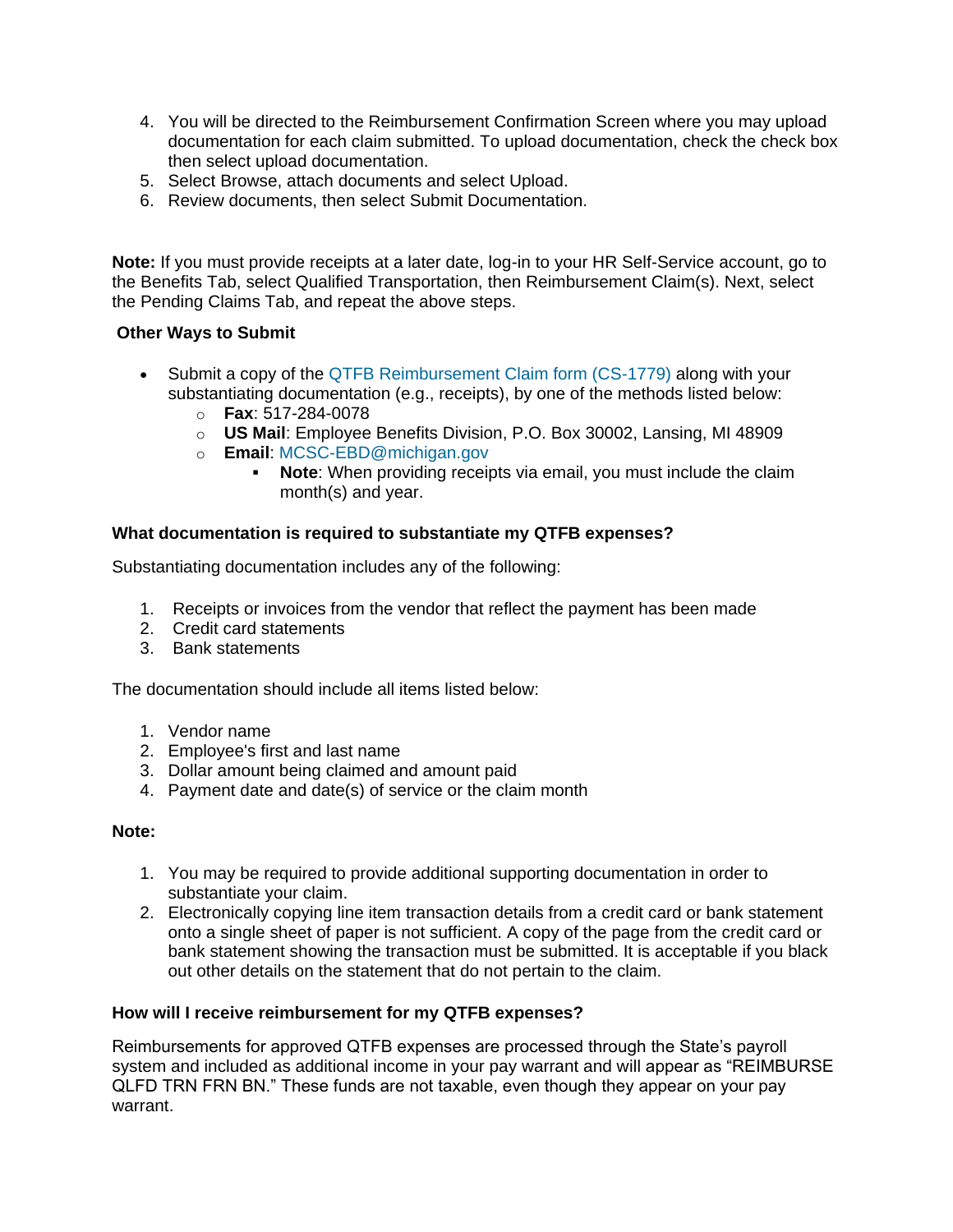Once the claim amount is processed, an email is sent to you stating the claim was approved in full, partially approved, or denied. For approvals, your QTFB account balance is immediately reduced. You will not receive the payment until after the end of the service period month.

For example, a payment approved on September 2nd for September expenses will not be paid until after September 30th. The payment will appear on the second paycheck in October.

## **How is my monthly claim reimbursement amount determined?**

Your account balance must have sufficient funds at the end of the month to cover any expenses you are claiming for that month. In accordance with IRS rules, funds contributed in a subsequent month cannot be used to cover costs incurred in earlier months. Therefore, if the claim amount exceeds the funds available at the end of that month, then only a portion of your claim can be reimbursed.

For example, if you submit a claim for April in the amount of \$40, and your account balance is \$30 at the end of April, you would only receive a partial reimbursement of \$30. Funds contributed in May cannot be used to make up the shortfall in April.

## **What is the deadline for submitting QTFB claims?**

The deadline for submitting a claim and substantiation documentation (e.g., receipts) is 180 days from the last day of the month in which the expense was incurred. Any claims submitted after this deadline will be ineligible for reimbursement.

## **What if I pay for eligible QTFB expenses a month in advance?**

Even though you may pay for your parking and **[MichiVan](http://www.mi.gov/mdot/0,4616,7-151-9615_11228-166587--,00.html)** (operated by Enterprise Rideshare) ridership fees prior to the beginning of the claim month, these expenses will not be reimbursed until after the end of the claim month. However, you can submit future dated claims.

### **What happens if I pay for eligible QTFB expenses on a quarterly basis?**

Employees can no longer "group" claims to cover more than one month, even though you may pay for your parking on a quarterly basis. However, the receipt for the quarterly expenses can be used to support the claim costs for each individual month in the quarter.

Regardless of whether you pay for your parking and **[MichiVan](http://www.mi.gov/mdot/0,4616,7-151-9615_11228-166587--,00.html)** (operated by Enterprise Rideshare) ridership fees in advance of the quarter, you will not be reimbursed until the end of the claimed month. You are able to submit future dated claims, however they will not be paid until the end of the claim month.

### **How can I view my QTFB claim history?**

You can view your QTFB claim history through your [HR Self-Service](https://www.michigan.gov/mdcs/0,4614,7-147-64549---,00.html) account. Once you login, from the left menu select Benefits, Qualified Transportation, and then Reimbursement Claim(s). Scroll down the screen and you will see a tab labeled "Paid Claims". This tab will display your claims paid since your enrollment in the program began.

### **Where can I view my claims that are awaiting approval?**

You can view your pending claims through your [HR Self-Service](https://www.michigan.gov/mdcs/0,4614,7-147-64549---,00.html) account. Once you login, from the left menu select Benefits, Qualified Transportation, than Reimbursement Claim(s). Scroll down the screen and you will see a tab labeled "Pending Claims". This tab will display a list of all the claims that have been submitted, but not yet approved for payment.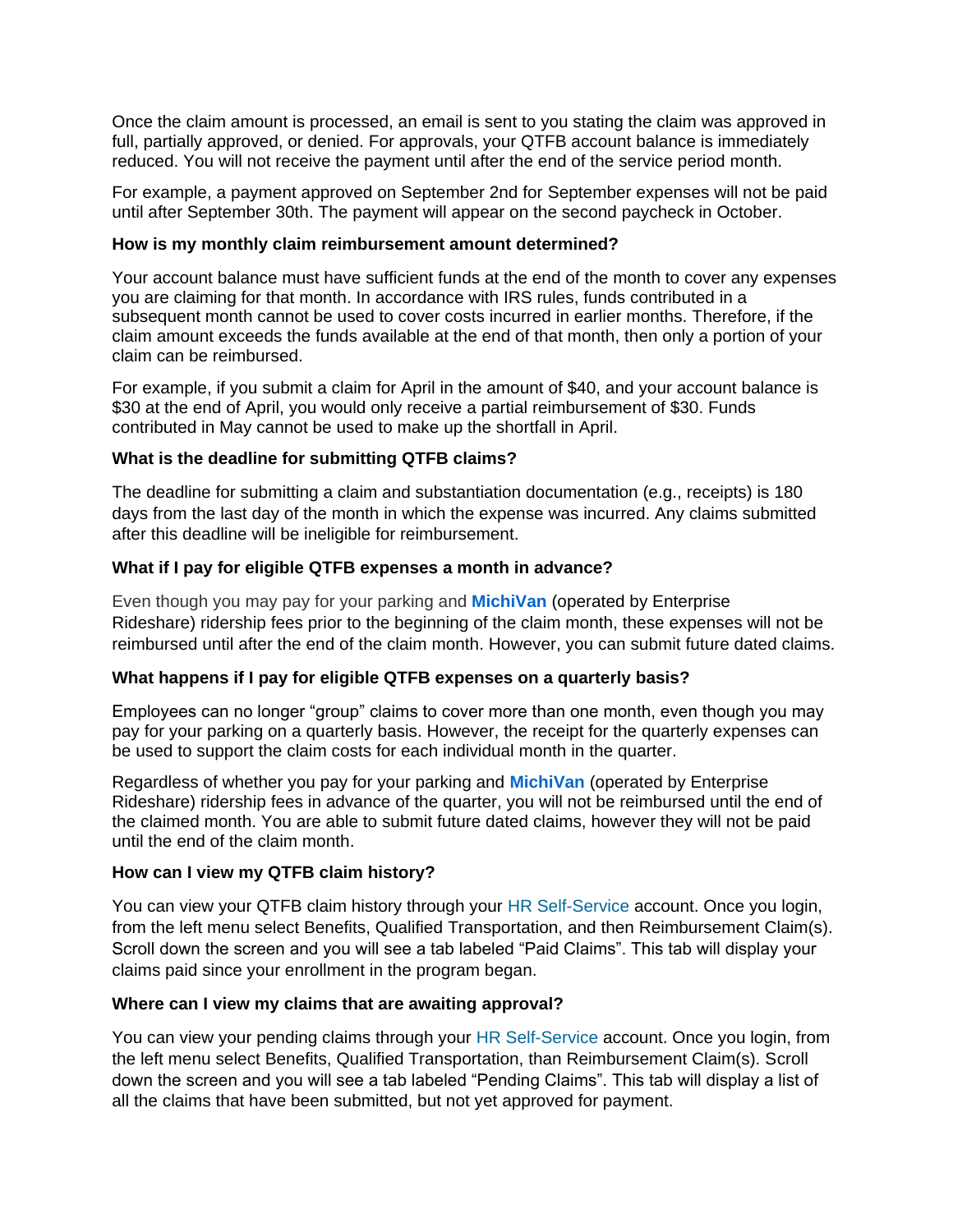## **QTFB Account Balance**

#### **Where can I find my QTFB account balance?**

You can view your QTFB account balance through your [HR Self-Service](https://www.michigan.gov/mdcs/0,4614,7-147-64549---,00.html) account. Once you login, from the left menu select Benefits, Qualified Transportation, and then Reimbursement Claim(s). Scroll down the screen until you see your account balance display (in blue font).

**Note**: The balance shown on your earnings statement is not your account balance. Your earnings statement only shows the QTFB deductions for the current calendar year.

Your account balance can only be found in your [HR Self-Service](https://www.michigan.gov/mdcs/0,4614,7-147-64549---,00.html) account or by contacting the MI HR Service Center at 877-766-6447, Monday – Friday (8:00 a.m. – 5:00 p.m.).

#### **Do I lose my QTFB account balance if I don't claim it by the end of the year?**

No. Your account balance rolls over from year to year, and you do not lose it.

#### **If I stop my QTFB deduction, what happens to the money left in my account?**

If you stop your QTFB deduction, you will have 7 pay periods to either restart the deduction or submit claims to seek reimbursement of your remaining account balance.

Account balances cannot be reimbursed simply due to stopping your deductions. You must have eligible parking and **[MichiVan](http://www.mi.gov/mdot/0,4616,7-151-9615_11228-166587--,00.html)** (operated by Enterprise Rideshare) expenses to receive reimbursement. Otherwise, the funds will be forfeited per IRS regulations.

#### **What happens if I terminate my employment?**

Upon termination of employment you will have seven pay periods to submit claims and substantiating documentation to seek reimbursement. Account balances cannot be reimbursed simply due to a separation from State service. You must have eligible parking and **[MichiVan](http://www.mi.gov/mdot/0,4616,7-151-9615_11228-166587--,00.html)** (operated by Enterprise Rideshare) expenses to receive reimbursements. Otherwise, the funds will be forfeited per IRS regulations.

### **What happens to my QTFB account if I go on a Leave of Absence (LOA), and am no longer on payroll?**

Your QTFB account balance will remain intact while you are on a LOA and off payroll. However, reimbursements cannot be claimed for the period of time that you are on a LOA.

**Note:** Your QTFB deductions do not automatically restart upon your return from a LOA. Therefore, you must re-enroll to restart your deduction.

#### **What should I do if my account balance is much greater than my actual QTFB expenses?**

Instead of stopping your QTFB deduction, you have the option of keeping your account active, but reducing the amount of your deduction. Once your deduction is stopped, you have seven pay periods to either restart your deduction or submit claims (with substantiating documentation) for reimbursement of your remaining account balance. Otherwise, your account balance will be forfeited. Keeping your QTFB deduction active at a reduced amount allows you to avoid forfeiting your account balance, while also reducing the amount of funds you're contributing.

### **How do I avoid forfeiting my QTFB account balance if I begin parking in a State owned lot?**

**Set up:**